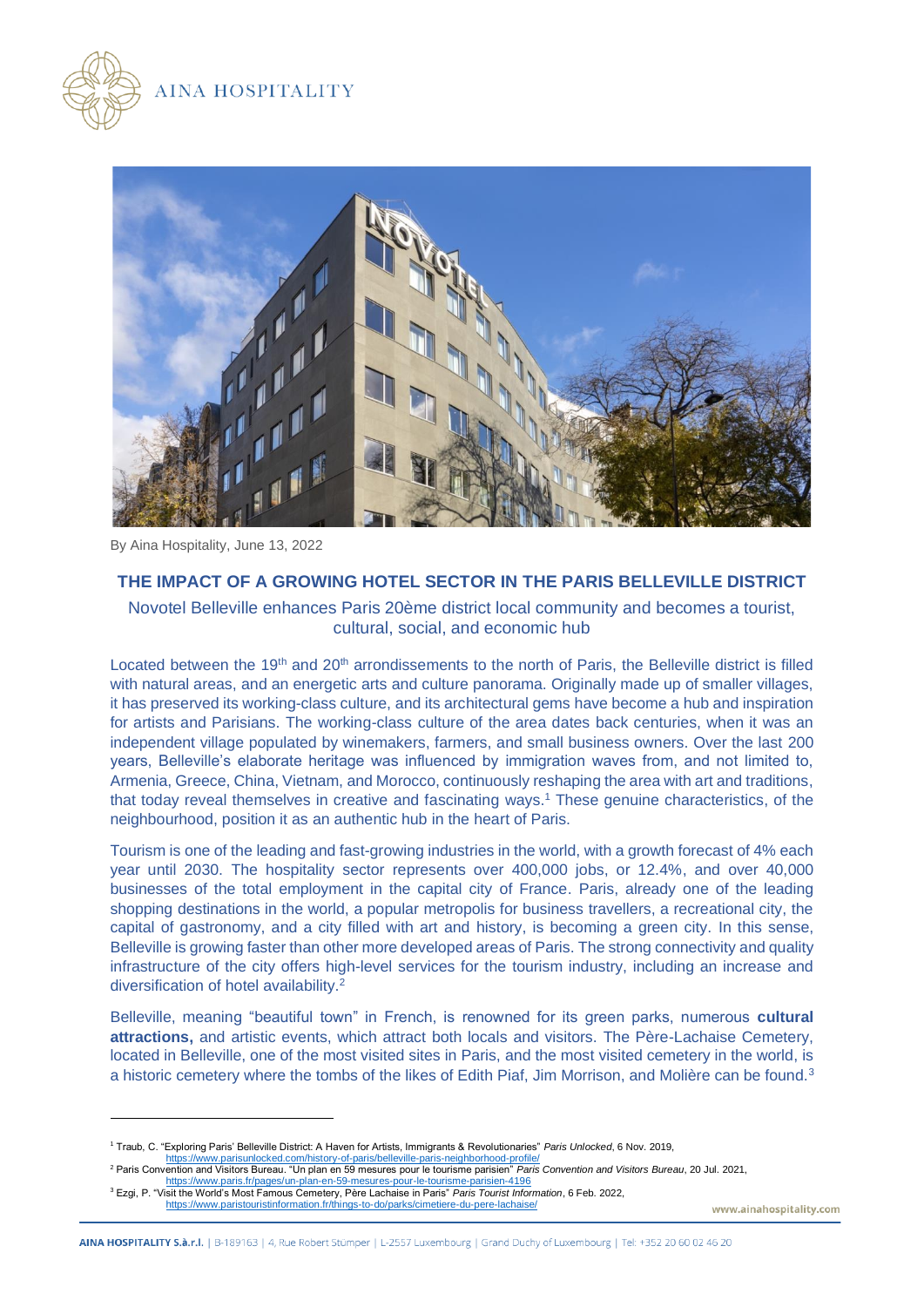

The hospitality industry is fundamental to **local economies** as it fosters spending in the food and beverage sector, entertainment venues and retail areas, and helps finance infrastructure developments in local communities.<sup>4</sup> **Tourism depends on local communities**, as they embody the motives that push travellers to visit a specific area; to experience the lifestyle, food, and culture, amongst others. Likewise, **local communities also depend on tourism** for employment opportunities, innovation, social development, and an increase in revenues for independent businesses.<sup>5</sup>

The Belleville district, today, is an upcoming, busy, vibrant, and popular area amongst Parisians, as it is surrounded by an abundance of trendy restaurants, new shops, art galleries, and an open-air market. The Novotel Paris 20 Belleville opens its doors in the heart of Belleville with 119 rooms. This property is a part of Aina Hospitality's hotel portfolio and is currently on sale after a full renovation of the building, formerly used as a tax office. Positioned at the intersection of the 11th and 20th arrondissements of Paris, the hotel finds itself with easy access to Place de la République, the Canal Saint Martin and Place de la Bastille.

Originally, the historical district was known as an area where residents could benefit from cheaper prices for rent and goods, but like most districts in a capital city, **Belleville is gentrifying at a fast pace**; with new wine bars and cafés, modern stores, and luxury goods shops currently expanding. This growing popularity offers new benefits for the local community; as the area attracts more tourists, the hospitality and F&B sectors continue to grow, bringing in more job opportunities and increased revenues.<sup>6</sup>

Consequently, the opening of this property is vital to the **social and economic development** of the area by bringing new jobs and a new dynamic. For instance, 50% of the staff at the hotel are locals from the primary area of Belleville, as the hotel prioritises and efforts to hire talent from the local community. Novotel Paris 20 Belleville has an increasing **local clientele** that is encouraged to experience the bar, restaurant, and terrace. Other than leisure travellers, the property welcomes business travellers and **local entrepreneurs** to use the **co-working space** and lounge area. This initiative stems from the **growing number of start-ups and investors** in the city. Because of the economic dynamism, Paris is attracting talent and fostering innovation, thus making it one of the top 3 biggest start-up hubs in Europe.<sup>7</sup>

**Sustainability,** like innovation, has become prominent around the world, both for businesses and consumers, offering an opportunity for hotels to shape the path towards greener solutions while simultaneously **influencing communities** and individuals to do the same.<sup>8</sup> In September of 2020, the city of Paris began the collection of food scraps in nearby local food markets, as an environmental initiative against food waste, where six food markets included are in the Belleville district.<sup>9</sup>

As a commitment to sustainability Accor created Planet 21 – Acting Here, a program that strives towards "Acting for People and the Planet". The foundation of this project is built around four main pillars: involving the local communities, working with all employees, innovating with partners, and including the clients. Part of the objectives of this program include **reducing the group's carbon emissions by 46% by 2030,** reducing food waste by 30%, serving sustainable produce, using low-consumption lighting, and cutting down on water consumption.

There are two key issues that Accor has defined and need to be challenged: buildings and food. Already, a ban has been set in place on serving endangered fish species in Accor restaurants, along with implementing urban vegetable gardens, and buying more local food products. When it comes to the

<sup>4</sup> Impoff. "Importance of Hospitality Industry" *Impoff*, 28 Oct. 2020[, https://impoff.com/importance-of-hospitality-industry/](https://impoff.com/importance-of-hospitality-industry/)

<sup>5</sup> Hall, D.R. & Richards, G. eds. *Tourism and sustainable community development*. London: Routledge, 2000.

<sup>6</sup> Traub, C. "Exploring Paris' Belleville District: A Haven for Artists, Immigrants & Revolutionaries" *Paris Unlocked*, 6 Nov. 2019,

<https://www.parisunlocked.com/history-of-paris/belleville-paris-neighborhood-profile/><br>Tucker, C. "10 Paris-based startups to have your eye on in 2021 and beyond" *EU Startups*, 30 Aug. 2021, <u>https://www.eu-startups.com/20</u> [based-startups-you-should-have-an-eye-on-in-2021-and-beyond/](https://www.eu-startups.com/2021/08/10-paris-based-startups-you-should-have-an-eye-on-in-2021-and-beyond/)

<sup>8</sup> Paris Convention and Visitors Bureau. "What are the challenges for tourism in the future?" *Paris Convention and Visitors Bureau*, n.d.,

<https://en.convention.parisinfo.com/latest-news/paris-headlines/challenges-tourism-future-paris><br>Paris Convention and Visitors Bureau. "Les marchés de proximité collectent vos déchets alimentaires" *Paris Convention and Vis* <https://www.paris.fr/pages/les-marches-de-proximite-collectent-vos-dechets-alimentaires-8196#arrondissement-20-yah6i> www.ainahospitality.com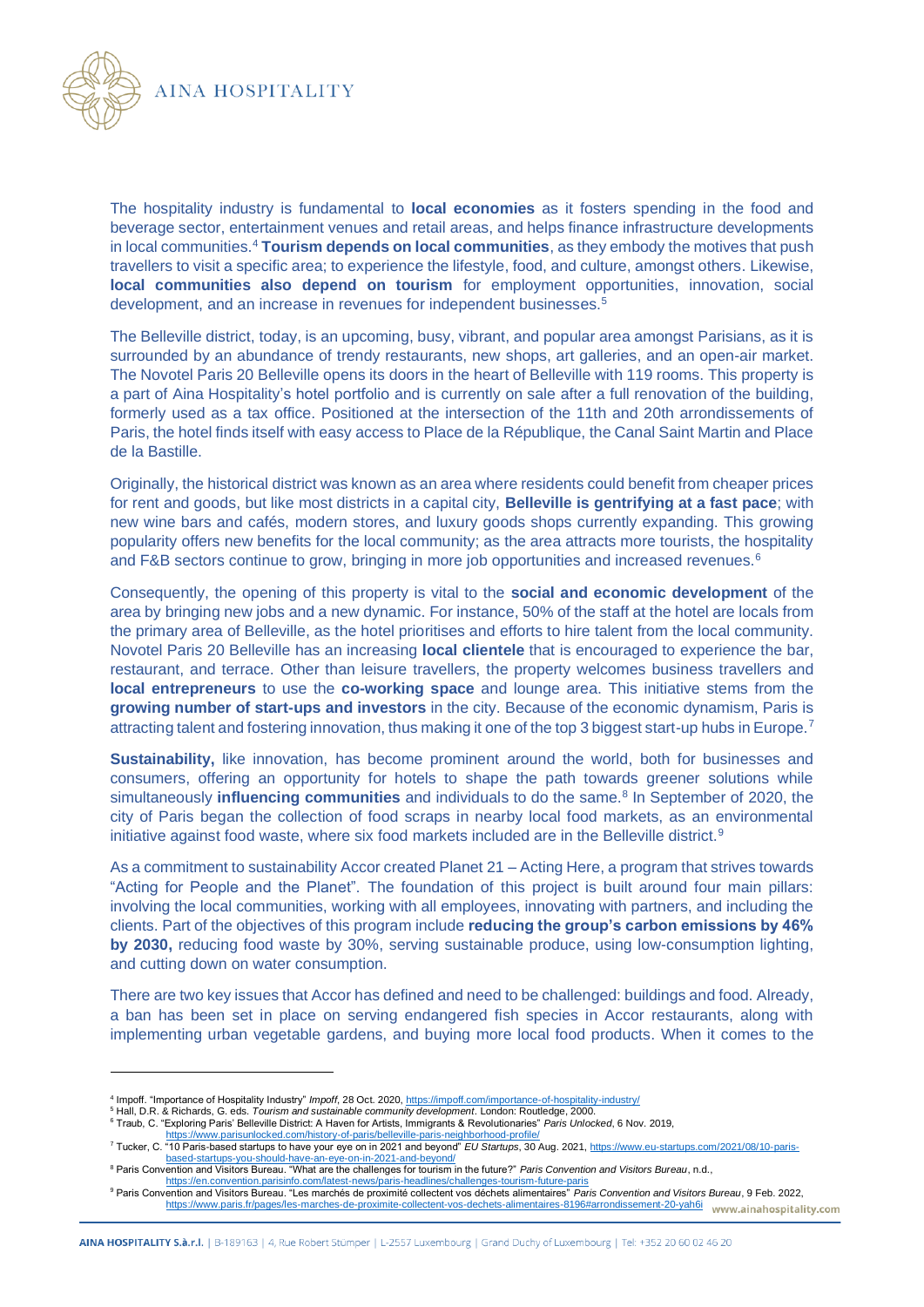



buildings Accor has a set of fundamental initiatives set in place such as recycling hazardous waste, paper, glass, cardboard, and plastic; measuring and examining the hotels' water and energy consumption monthly, and recognising the standard water flows of all water outlets.<sup>10</sup>

With the introduction of Planet 21 Accor formed a plan of action comprising 65 actions that **promote sustainable development** for all their hotels, including a four-level rating structure to foster and encourage each property's commitment towards the implementations of the program.

As a member of Accor Hotels, the Novotel Paris 20 Belleville Hotel has set in place some commitments, in line with the Acting Here program, that aim to save water and reduce the use of plastic. One of the initiatives includes placing water fountains in the restaurant, lobby, breakfast area, and soon on the first floor, from suppliers such as Aquachiara, Castalie, and Eau de Paris. This project also fosters the initiative to reduce, and soon eliminate, the use of plastic bottles in the entire hotel by replacing these with Tetra Pak bottles and self-serve fountains. Actions like these not only encourage the surrounding community to act as multipliers of the positive initiatives but contribute to the overall well-being and maintenance of the city.

Eau de Paris is a French organisation, founded in 2009, that aims to provide healthy and clean water to all residents, and visitors, of Paris. Currently, there are 1,200 public water fountains around the city, available to everyone. Additionally, the non-potable water is used for cleaning the streets, watering the plants, among other uses. By partnering with organisation like these, and implementing the Planet 21 program into its operations, the Novotel Paris 20 Belleville will continue inspiring its employees, clients and local visitors to act and foster new initiatives.

Furthermore, the capital is currently deploying an ambitious strategy for **tourism development**, with the aim of making Paris the city with the most visitors in the world and, more importantly, the most welcoming city in the world, through **quality**, sustainability, international influence, and more employment in the sector. The first step towards this goal is through a municipal approach called "*Embellir votre quartier*" or embellish your neighbourhood. This initiative for social and environmental development aims to transform public spaces by adding more vegetation, pedestrian areas, bicycle paths, and more, making the city's neighbourhoods more accessible, comfortable, safe, and sustainable for an overall better quality of life. The Belleville Saint-Maur district is currently undergoing various improvements.<sup>11</sup>

Only three months after the opening of the new Accor property, the Novotel Paris 20 Belleville is among the 100 best Parisian hotels on Booking.com and has obtained a 5/5 review on TripAdvisor. During this same period, the hotel had an occupancy rate of over 70%, with 100% during the weekends, expected to keep growing to an average of over 80% in the upcoming months. These figures are the result of the removal of all Covid-19 restrictions and the opening of travel. France has been the world's leading tourism destination for over 30 years, and in Q1 of 2022 tourism nearly reached 2019 levels. Easter weekend marked a turning point, with 20% more tourists in Paris than there were in 2019, and hotels at 82% of capacity. This **strong performance** is expected to continue throughout the upcoming summer months and exceed pre-pandemic levels later in 2022.<sup>12</sup>

Moreover, following the new trends and **increased travel demand**, hotels must collaborate with local businesses, individuals, and suppliers, and participate in the cultural traditions and **local events** to fully integrate with their surrounding communities, and allow them to benefit from the increased influx of visitors.

The hospitality industry can help support local musicians, artists, and businesses, by hosting exhibitions and events for both the public and hotel guests. These actions can also **reunite the community** by

<sup>&</sup>lt;sup>10</sup> Accor Group. "Acting Here – Our commitment" GroupAccor. <u>https://group.accor.com/en/commitment/positive-hospitality/acting-here</u><br><sup>11</sup> Paris Convention and Visitors Bureau. "Embellir votre quartier: Belleville Saint-Ma

<https://www.paris.fr/pages/embellir-votre-quartier-belleville-saint-maur-20359><br><sup>12</sup> Askew, J. "Tourism in France surges after pandemic, with Easter marking a turning point" *Euro News*, 2 May 2022, <u>https://www.euronews.co</u> [europe/2022/05/02/tourism-in-france-surges-after-pandemic-with-easter-marking-a-turning-point](https://www.euronews.com/my-europe/2022/05/02/tourism-in-france-surges-after-pandemic-with-easter-marking-a-turning-point)www.ainahospitality.com